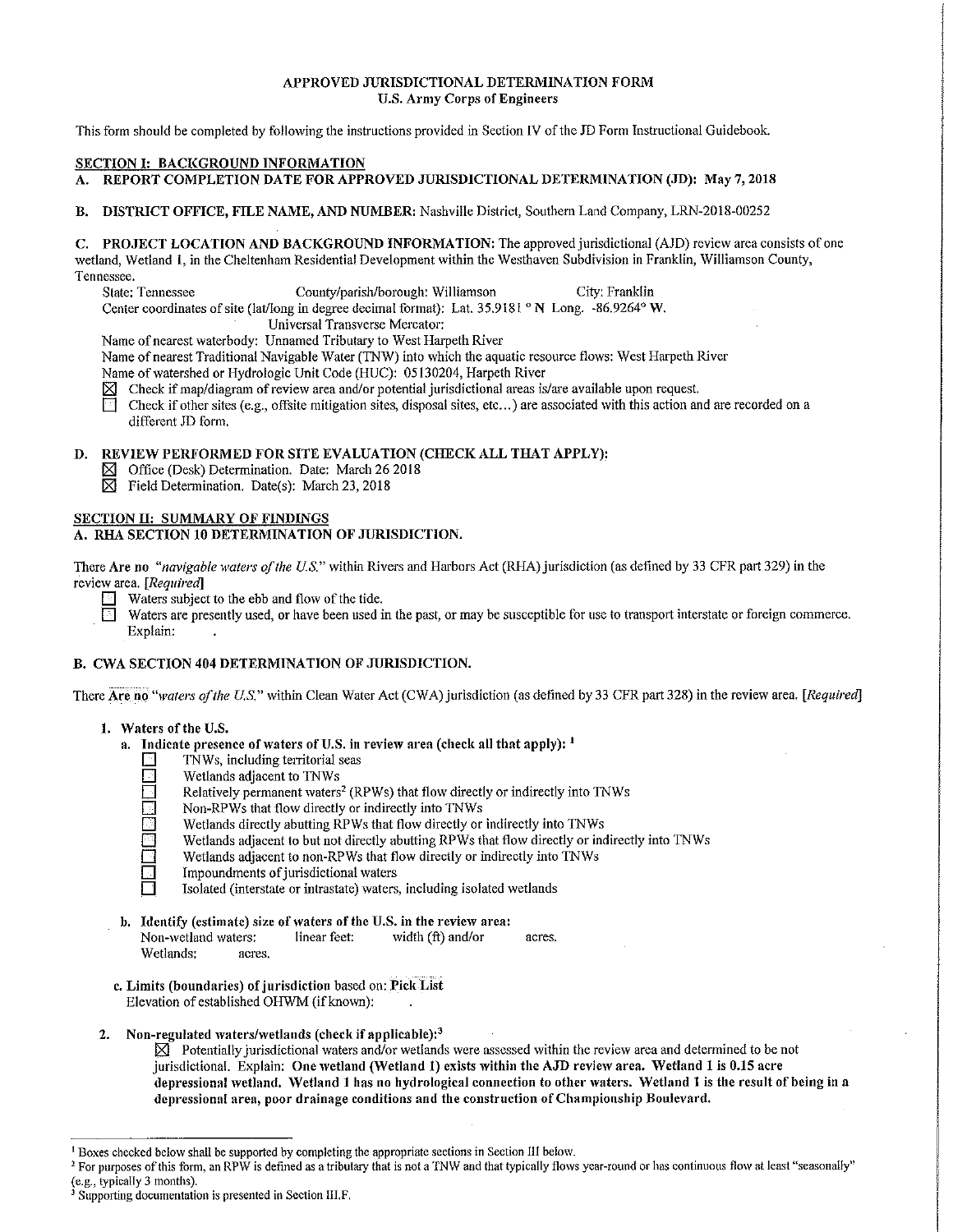Based on a review of information submitted by the applicant, including: a USGS quadrangle map, NRCS Soil Maps for Williamson County, Tennessee, a review of the National Hydrologic Dataset, U.S. Fish and Wildlife National Wetland Inventory database, and photographs of the review area; the Corps has determined Wetland 1 is not part of a tributary system to interstate or navigable waters of the United States and is not adjacent to such tributary waters.

The wetland does not support a link to interstate or foreign commerce because it is not known to be used by interstate or foreign travelers for recreation or other purposes; does not produce fish or shellfish that could be taken and sold in interstate or foreign commerce; and is not known to be used for industrial purposes by industries in interstate commerce. The wetland is determined to not be jurisdictional under the CWA because the wetland lacks links to interstate commerce sufficient to serve as a basis for jurisdiction. In consideration of the January 2, 2001, United States Supreme Court decision, Solid Waste Agency of Northern Cook County v. United States Army Corps of Engineers, we have determined that Wetland 1 is isolated and not jurisdictional under Section 404 of the CWA.

## SECTION III: CWA ANALYSIS

## A. TNWs AND WETLANDS ADJACENT TO TNWs

The agencies will assert jurisdiction over TNWs and wetlands adjacent to TNWs. If the aquatic resource is a TNW, complete Section III.A.1 and Section III.D.1. only; if the aquatic resource is a wetland adjacent to a TNW, complete Sections III.A.1 and 2 and Section III.D.1.; otherwise, see Section III.B below.

1. TNW

Identify TNW:

Summarize rationale supporting determination:

2. Wetland adjacent to TNW

Summarize rationale supporting conclusion that wetland is "adjacent":

#### B. CHARACTERISTICS OF TRIBUTARY (THAT IS NOT A TNW) AND ITS ADJACENT WETLANDS (IF ANY):

This section summarizes information regarding characteristics of the tributary and its adjacent \Vetlands, if any, and it helps determine \Vhether or not the standards for jurisdiction established under *Rapanoshave* been met.

The agencies will assert jurisdiction over non-navigable tributaries of TNWs where the tributaries are "relatively permanent waters" (RPWs), i.e. tributaries that typically flow year-round or have continuous flow at least seasonally (e.g., typically 3 months). A wetland that directly abuts an RPW is also jurisdictional. If the aquatic resource is not a TNW, but has year-round (perennial) flow, skip to Section III.D.2. If the aquatic resource is a wetland directly abutting a tributary with perennial flow, skip to Section III.D.4.

A wetland that is adjacent to but that does not directly abut an RPW requires a significant nexus evaluation. Corps districts and EPA regions will include in the record any available information that documents the existence of a significant nexus between a relatively permanent tributary that is not perennial (and its adjacent wetlands if any) and a traditional navigable water, even though a significant nexus finding is not required as a matter of law,

If the waterbody<sup>4</sup> is not an RPW, or a wetland directly abutting an RPW, a JD will require additional data to determine if the waterbody has a significant nexus with a TNW. If the tributary has adjacent wetlands, the significant nexus evaluation must consider the tributary in combination \vith all of its adjacent wetlands. This significant nexus evaluation that combines, for analytical purposes, the tributary and all of its adjacent wetlands is used whether the review area identified in the JD request is the tributary, or its adjacent wetlands, or both. If the JD covers a tributary with adjacent wetlands, complete Section III.B.1 for the tributary, Section III.B.2 for any onsite wetlands, and Section III.B.3 for all wetlands adjacent to that tributary, both onsite and offsite. The determination whether a significant nexus exists is determined in Section III.C below.

- 1. Characteristics of non-TNWs that flow directly or indirectly into TNW
	- (i) General Area Conditions: Watershed size: Drainage area: Pick List Average annual rainfall: inches Average annual snowfall: inches

<sup>&</sup>lt;sup>4</sup> Note that the Instructional Guidebook contains additional information regarding swales, ditches, washes, and erosional features generally and in the arid West.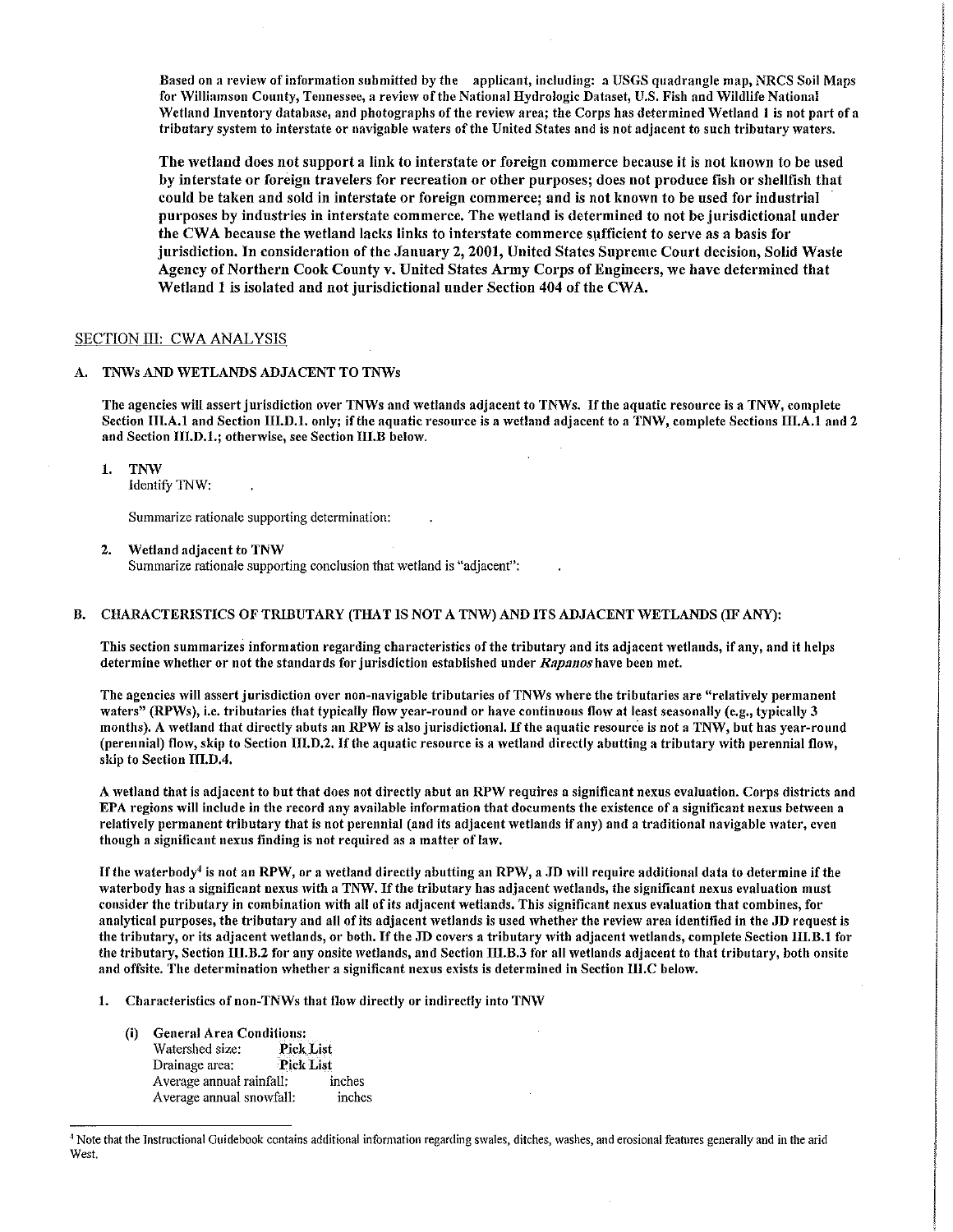- **(ii) Physical Characteristics:** 
	-
	- (a) Relationship with TNW:<br> $\Box$  Tributary flows directly into TNW. **D** Tributary flows through **Pick List** tributaries before entering TNW.

|     | Project waters are Pick List river miles from TNW.<br>Project waters are Pick List river miles from RPW.<br>Project waters are Pick List aerial (straight) miles from TNW.<br>Project waters are Pick List aerial (straight) miles from RPW.<br>Project waters cross or serve as state boundaries. Explain:                                                                                                                                                                                                                                                                                                                                                                      |
|-----|----------------------------------------------------------------------------------------------------------------------------------------------------------------------------------------------------------------------------------------------------------------------------------------------------------------------------------------------------------------------------------------------------------------------------------------------------------------------------------------------------------------------------------------------------------------------------------------------------------------------------------------------------------------------------------|
|     | Identify flow route to TNW <sup>5</sup> :<br>Tributary stream order, if known:                                                                                                                                                                                                                                                                                                                                                                                                                                                                                                                                                                                                   |
|     | (b) General Tributary Characteristics (check all that apply):<br>Tributary is:<br>Natural<br>Artificial (man-made). Explain:<br>Manipulated (man-altered). Explain:                                                                                                                                                                                                                                                                                                                                                                                                                                                                                                              |
|     | Tributary properties with respect to top of bank (estimate):<br>Average width:<br>feet<br>Average depth.<br>feet<br>Average side slopes: Pick List.                                                                                                                                                                                                                                                                                                                                                                                                                                                                                                                              |
|     | Primary tributary substrate composition (check all that apply):<br>Silts<br>Sands<br>Concrete<br>Muck<br>Cobbles<br>T Gravel<br>Vegetation. Type/% cover:<br>Bedrock<br>Other, Explain:                                                                                                                                                                                                                                                                                                                                                                                                                                                                                          |
|     | Tributary condition/stability [e.g., highly eroding, sloughing banks]. Explain:<br>Presence of run/riffle/pool complexes. Explain:<br>Tributary geometry: Pick List<br>Tributary gradient (approximate average slope):<br>%                                                                                                                                                                                                                                                                                                                                                                                                                                                      |
| (c) | Flow:<br>Tributary provides for: Pick List<br>Estimate average number of flow events in review area/year: Pick List<br>Describe flow regime:<br>Other information on duration and volume:                                                                                                                                                                                                                                                                                                                                                                                                                                                                                        |
|     | Surface flow is: Pick List. Characteristics:<br>Subsurface flow: Pick List. Explain findings:                                                                                                                                                                                                                                                                                                                                                                                                                                                                                                                                                                                    |
|     | $\Box$ Dye (or other) test performed:<br>Tributary has (check all that apply):<br>$\Box$ Bed and banks<br>OHWM <sup>6</sup> (check all indicators that apply):<br>clear, natural line impressed on the bank<br>the presence of litter and debris<br>changes in the character of soil<br>destruction of terrestrial vegetation<br>the presence of wrack line<br>shelving<br>vegetation matted down, bent, or absent<br>sediment sorting<br>leaf litter disturbed or washed away<br>scour<br>sediment deposition<br>multiple observed or predicted flow events<br>water staining<br>abrupt change in plant community<br>other (list):<br>Discontinuous OHWM. <sup>7</sup> Explain: |

If factors other than the OHWM were used to determine lateral extent of CW A jurisdiction (check all that apply):

<sup>&</sup>lt;sup>5</sup> Flow route can be described by identifying, e.g., tributary a, which flows through the review area, to flow into tributary b, which then flows into TNW.<br><sup>6</sup>A natural or man-made discontinuity in the OHWM does not neces the OHWM has been removed by development or agricultural practices). Where there is a break in the OHWM that is unrelated to the waterbody's flow regime (e.g., flow over a rock outcrop or through a culvert), the agencies will look for indicators of flow above and below the break.<br>7Thid <sup>7</sup>Ibid.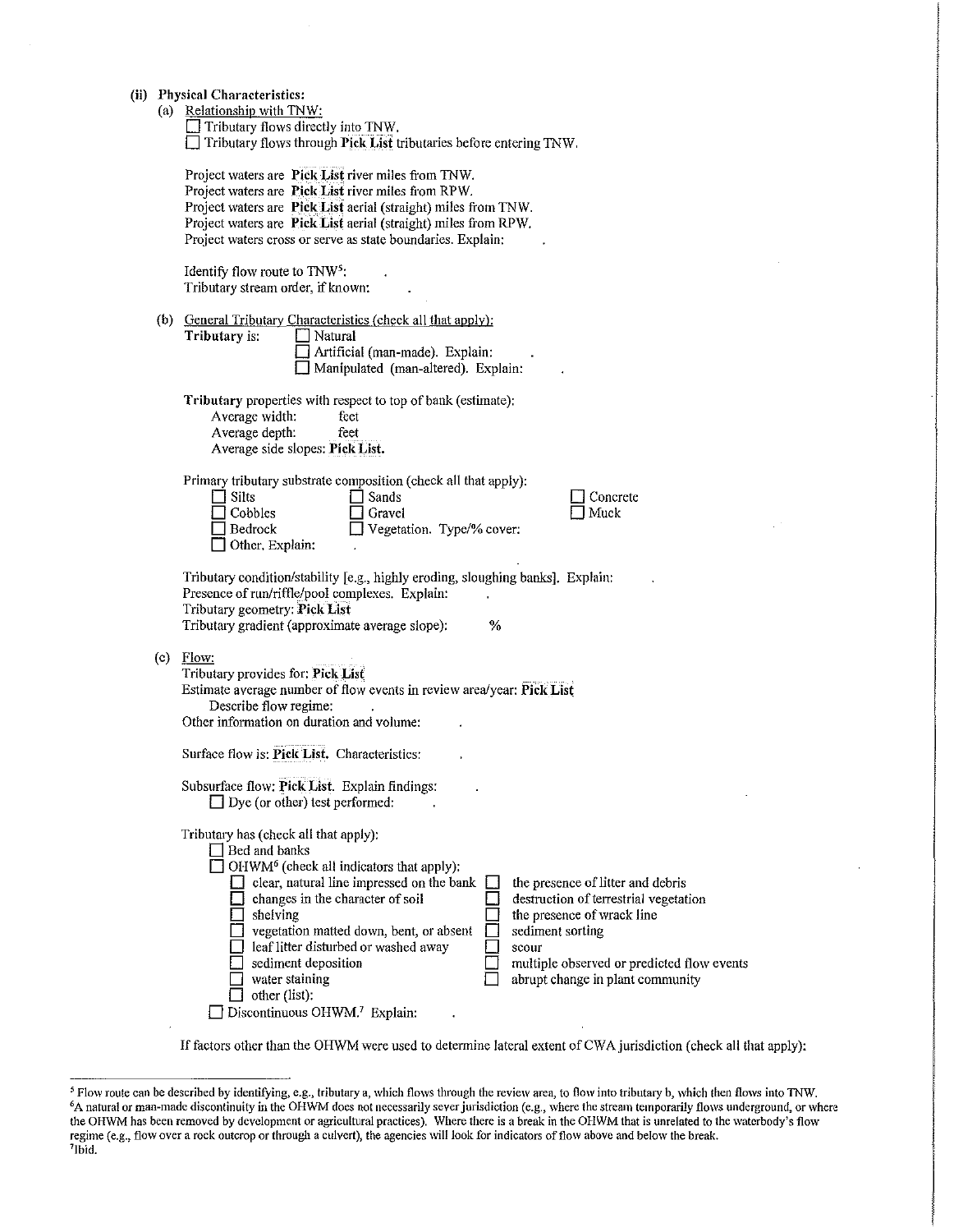D High Tide Line indicated by:

**D** oil or scum line along shore objects

 $\Box$  fine shell or debris deposits (foreshore)

 $\ddot{\phantom{0}}$ 

 $\bar{z}$ 

÷.

**D** physical markings/characteristics

 $\Box$  tidal gauges  $\Box$  other (list):

D Mean High Water Mark indicated by:  $\Box$  survey to available datum;

 $\Box$  physical markings;

**D** vegetation lines/changes in vegetation types.

**(iii) Chemical Characteristics:** 

 $\bar{\beta}$ 

Characterize tributary (e.g., water color is clear, discolored, oily film; water quality; general watershed characteristics, etc.). Explain:

Identify specific pollutants, if known: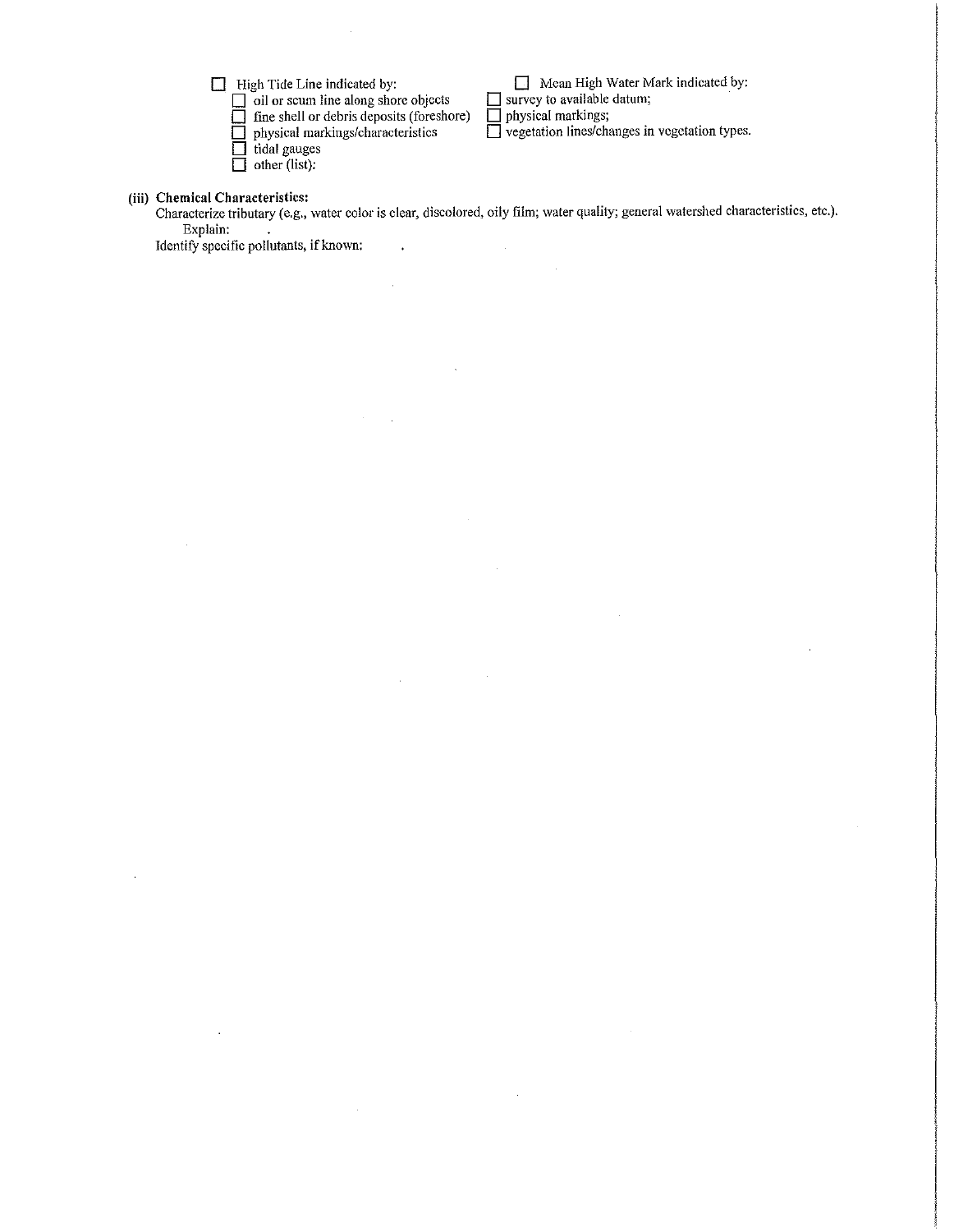#### (iv) Biological Characteristics. Channel supports (check all that apply):

- $\Box$  Riparian corridor. Characteristics (type, average width):<br> $\Box$  Wetland fringe Characteristics
	- Wetland fringe. Characteristics:
- $\Box$  Habitat for:

 $\Box$  Federally Listed species. Explain findings:

- D Fish/spawn areas. Explain findings:
- $\Box$  Other environmentally-sensitive species. Explain findings:
- $\Box$  Aquatic/wildlife diversity. Explain findings:

#### 2. Characteristics of wetlands adjacent to non-TNW that flow directly or indirectly into TNW

#### (i) Physical Characteristics:

- (a) General Wetland Characteristics: Properties: Wetland size: acres Wetland type. Explain: Wetland quality. Explain: Project wetlands cross or serve as state boundaries. Explain:
- (b) General Flow Relationship with Non-TNW: Flow is: Pick List. Explain:

Surface flow is: Pick List Characteristics:

Subsurface flow: Pick List. Explain findings:  $\Box$  Dye (or other) test performed:

- (c) Wetland Adjacency Determination with Non-TNW:
	- $\Box$  Directly abutting

 $\Box$  Not directly abutting

- $\Box$  Discrete wetland hydrologic connection. Explain:
- D Ecological connection. Explain:
- $\Box$  Separated by berm/barrier. Explain:

#### (d) Proximity (Relationship) to TNW

Project wetlands are Pick List river miles from TNW. Project waters are Pick List aerial (straight) miles from TNW. Flow is from: Pick List. Estimate approximate location of wetland as within the Pick List floodplain.

#### (ii) Chemical Characteristics:

Characterize wetland system (e.g., water color is clear, brown, oil film on surface; water quality; general watershed characteristics; etc.). Explain: Identify specific pollutants, if known:

## (iii) Biological Characteristics. \Vetland supports (check all that apply):

- $\Box$  Riparian buffer. Characteristics (type, average width):
- $\Box$  Vegetation type/percent cover. Explain:<br>  $\Box$  Habitat for:

Habitat for:

- D Federally Listed species. Explain findings:
- $\Box$  Fish/spawn areas. Explain findings:

 $\Box$  Other environmentally-sensitive species. Explain findings:

 $\Box$  Aquatic/wildlife diversity. Explain findings:

## 3. Characteristics of all wetlands adjacent to the tributary (if any)

All wetland(s) being considered in the cumulative analysis: Pick List Approximately ( ) acres in total are being considered in the cumulative analysis.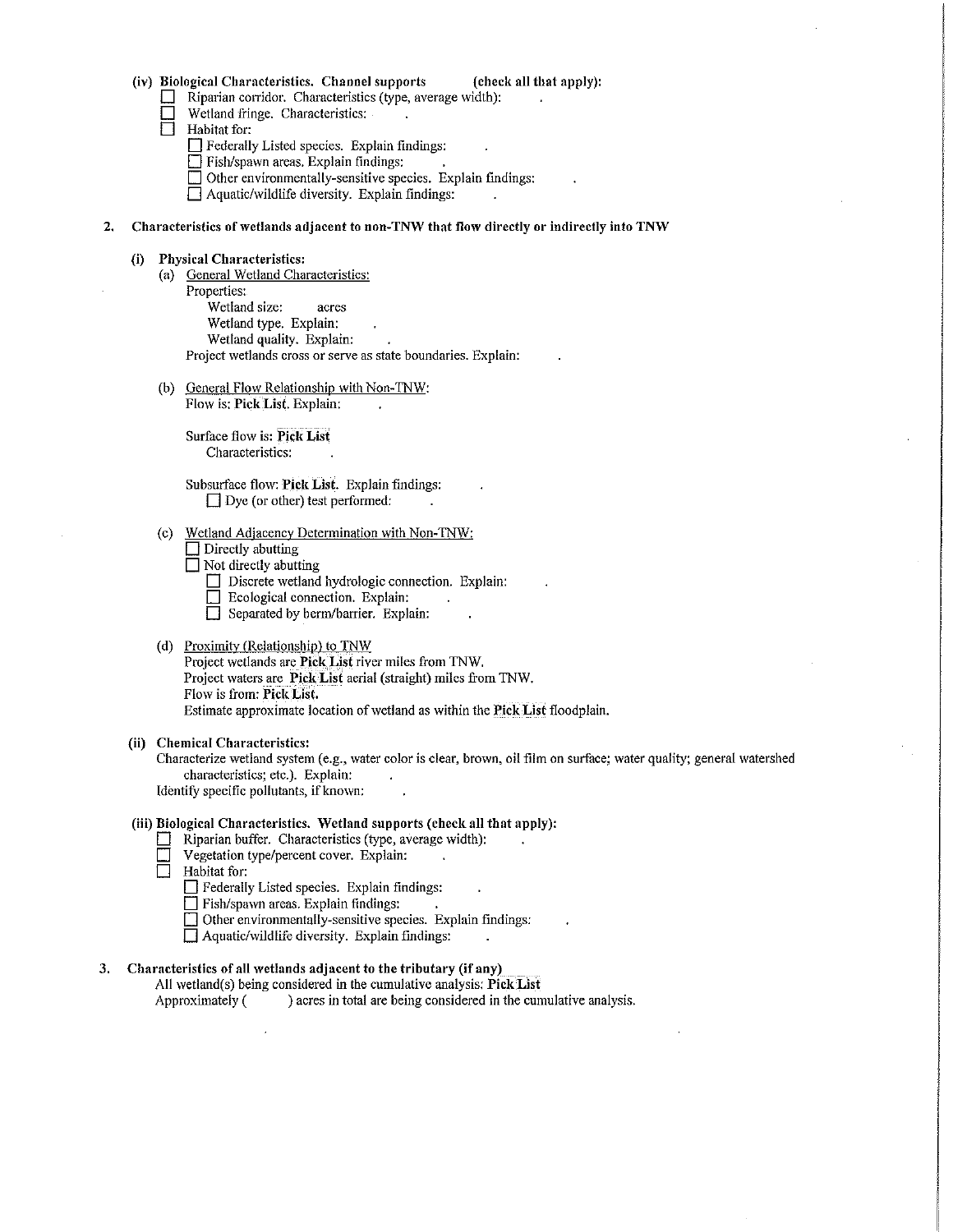For each wetland, specify the following:

Directly abuts? (Y/N) Size (in acres) Directly abuts? (Y/N) Size (in acres)

Summarize overall biological, chemical and physical functions being performed:

## C. SIGNIFICANT NEXUS DETERMINATION

A significant nexus analysis will assess the flow characteristics and functions of the tributary itself and the functions performed by any wetlands adjacent to the tributary to determine if they significantly affect the chemical, physical, and biological integrity of a TNW. For each of the following situations, a significant nexus exists if the tributary, in combination with all of its adjacent wetlands, has more than a speculative or insubstantial effect on the chemical, physical and/or biological integrity of a TNW. Considerations when evaluating significant nexus include, but are not limited to the volume, duration, and frequency of the flow of water in the tributary and its proximity to a TNW, and the functions performed by the tributary and all its adjacent wetlands. It is not appropriate to determine significant nexus based solely on any specific threshold of distance (e.g. between a tributary and its adjacent wetland or between a tributary and the TNW). Similarly, the fact an adjacent wetland lies within or outside of a floodplain is not solely determinative of significant nexus.

Draw connections between the features documented and the effects on the TNW, as identified in the *Rapanos* Guidance and discussed in the Instructional Guidebook. Factors to consider include, for example:

- Does the tributary, in combination with its adjacent wetlands (if any), have the capacity to carry pollutants or flood waters to TNWs, or to reduce the amount of pollutants or flood waters reaching a TNW?
- Does the tributary, in combination with its adjacent \Vetlands (if any), provide habitat and lifecycle support functions for fish and other species, such as feeding, nesting, spawning, or rearing young for species that are present in the TNW?
- Does the tributary, in combination with its adjacent wetlands (if any), have the capacity to transfer nutrients and organic carbon that support downstream foodwebs?
- Does the tributary, in combination with its adjacent \Vetlands (if any), have other relationships to the physical, chemical, or biological integrity of the TNW?

#### Note: the above list of considerations is not inclusive and other functions observed or known to occur should be documented belo,v:

- 1. Significant nexus findings for non-RPW that has no adjacent wetlands and flows directly or indirectly into TNWs. Explain findings of presence or absence of significant nexus below, based on the tributary itself, then go to Section III.D:
- 2. Significant nexus findings for non-RPW and its adjacent wetlands, where the non-RPW flows directly or indirectly into TNWs. Explain findings of presence or absence of significant nexus below, based on the tributary in combination with all of its adjacent wetlands, then go to Section 111.D:
- 3. Significant nexus findings for wetlands adjacent to an RPW but that do not directly abut the RPW. Explain findings of presence or absence of significant nexus below, based on the tributary in combination with all of its adjacent wetlands, then go to Section IIl.D:

## D. DETERMINATIONS OF JURISDICTIONAL FINDINGS. THE SUBJECT WATERS/WETLANDS ARE (CHECK ALL THAT APPLY):

- 1. TNWs and Adjacent Wetlands. Check all that apply and provide size estimates in review area:  $\Box$  TNWs: linear feet width (ft), Or, acres.  $\Box$  Wetlands adjacent to TNWs: acres.
- 2. RPWs that flow directly or indirectly into TNWs.
	- I Tributaries of TNWs where tributaries typically flow year-round are jurisdictional. Provide data and rationale indicating that tributary is perennial:
	- $\Box$  Tributaries of TNW where tributaries have continuous flow "seasonally" (e.g., typically three months each year) are jurisdictional. Data supporting this conclusion is provided at Section III.B. Provide rationale indicating that tributary flows seasonally:

Provide estimates for jurisdictional waters in the review area (check all that apply):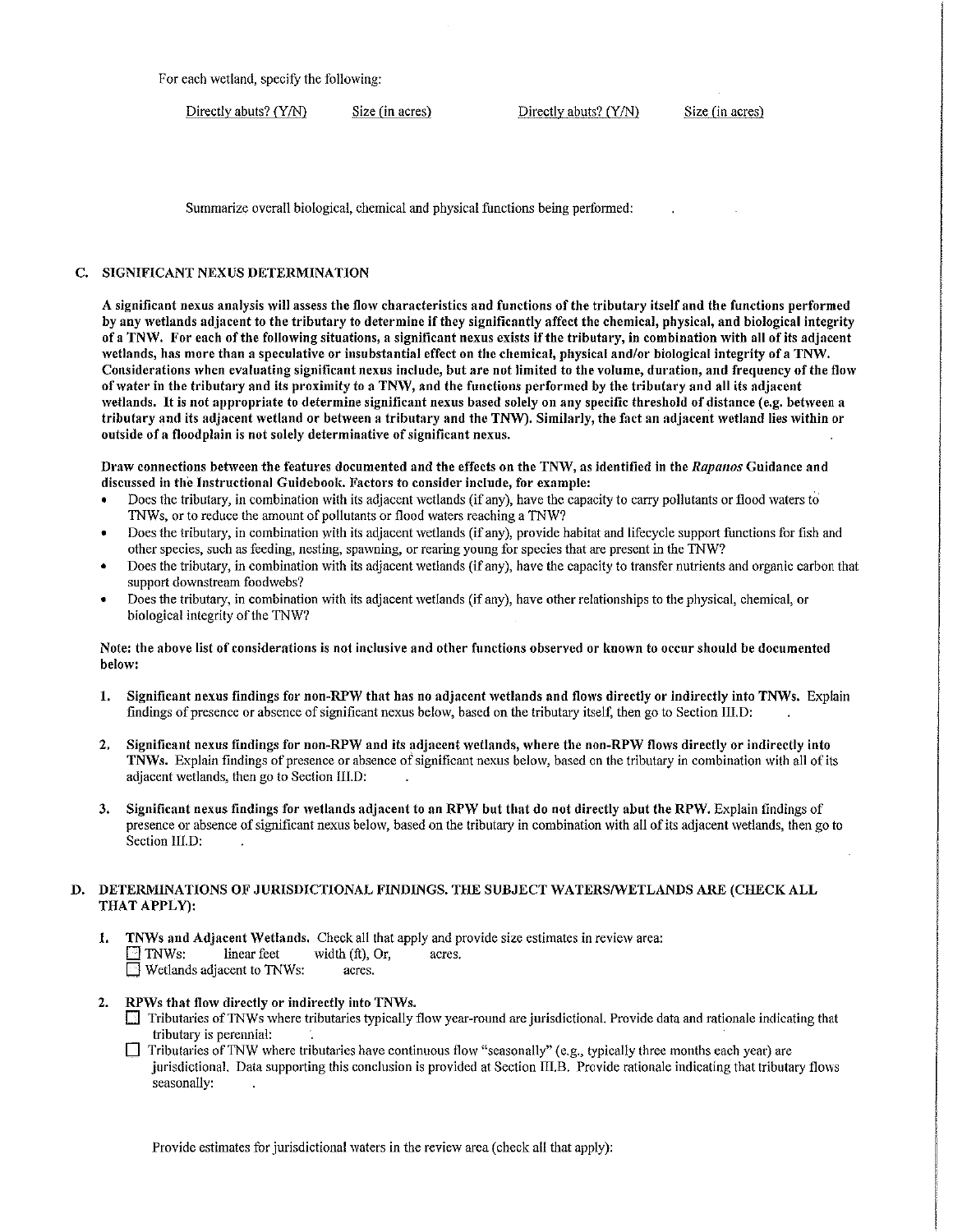Tributary waters: linear feet width (ft). Other non-wetland waters: acres.

Identify type(s) of waters:

3. Non-RPWs<sup>8</sup> that flow directly or indirectly into TNWs.

 $\Box$  Waterbody that is not a TNW or an RPW, but flows directly or indirectly into a TNW, and it has a significant nexus with a 1NW is jurisdictional. Data supporting this conclusion is provided at Section III.C.

Provide estimates for jurisdictional waters within the review area (check all that apply):

Tributary waters: linear feet width (ft).

 $\Box$  Other non-wetland waters: acres.

Identify type(s) of waters:

# 4. Wetlands directly abutting an RPW that flow directly or indirectly into TNWs.

 $\Box$  Wetlands directly abut RPW and thus are jurisdictional as adjacent wetlands.

- $\Box$  Wetlands directly abutting an RPW where tributaries typically flow year-round. Provide data and rationale indicating that tributary is perennial in Section III.D.2, above. Provide rationale indicating that wetland is directly abutting an RPW:
- $\Box$  Wetlands directly abutting an RPW where tributaries typically flow "seasonally." Provide data indicating that tributary is seasonal in Section III.B and rationale in Section III.D.2, above. Provide rationale indicating that wetland is directly abutting an RPW:

Provide acreage estimates for jurisdictional wetlands in the review area: acres.

Wetlands adjacent to but not directly abutting an RPW that flow directly or indirectly into TNWs.  $\Box$  Wetlands that do not directly abut an RPW, but when considered in combination with the tributary to which they are adjacent and with similarly situated adjacent wetlands, have a significant nexus with a TNW are jurisidictional. Data supporting this conclusion is provided at Section III.C.

Provide acreage estimates for jurisdictional wetlands in the review area: acres.

Wetlands adjacent to non-RPWs that flow directly or indirectly into TNWs.

 $\Box$  Wetlands adjacent to such waters, and have when considered in combination with the tributary to which they are adjacent and with similarly situated adjacent wetlands, have a significant nexus with a TNW are jurisdictional. Data supporting this conclusion is provided at Section III.C.

Provide estimates for jurisdictional wetlands in the review area: acres.

7. Impoundments of jurisdictional waters. $9$ 

As a general rule, the impoundment of a jurisdictional tributary remains jurisdictional.

- Demonstrate that impoundment was created from "waters of the U.S.," or
- Demonstrate that water meets the criteria for one of the categories presented above  $(1-6)$ , or

Demonstrate that water is isolated with a nexus to commerce (see E below).

## E. ISOLATED INTERSTATE OR INTRA-STATE] WATERS, INCLUDING ISOLATED WETLANDS, THE USE, DEGRADATION OR DESTRUCTION OF WHICH COULD AFFECT INTERSTATE COMMERCE, INCLUDING ANY SUCH WATERS (CHECK ALL THAT APPLY):<sup>10</sup>

 $\Box$  which are or could be used by interstate or foreign travelers for recreational or other purposes.

D from which fish or shellfish are or could be taken and sold in interstate or foreign commerce.

 $\Box$  which are or could be used for industrial purposes by industries in interstate commerce.

Interstate isolated waters. Explain:

Other factors. Explain:

Identify water body and summarize rationale supporting determination:

<sup>&</sup>lt;sup>8</sup>See Footnote #3.

 $9$  To complete the analysis refer to the key in Section III.D.6 of the Instructional Guidebook.

<sup>&</sup>lt;sup>16</sup> Prior to asserting or declining CWA jurisdiction based solely on this category, Corps Districts will elevate the action to Corps and EPA HQ for review consistent with the process described in the Corps/EPA *Memorandum Regarding CWA Act Jurisdiction Following Rapanos.*